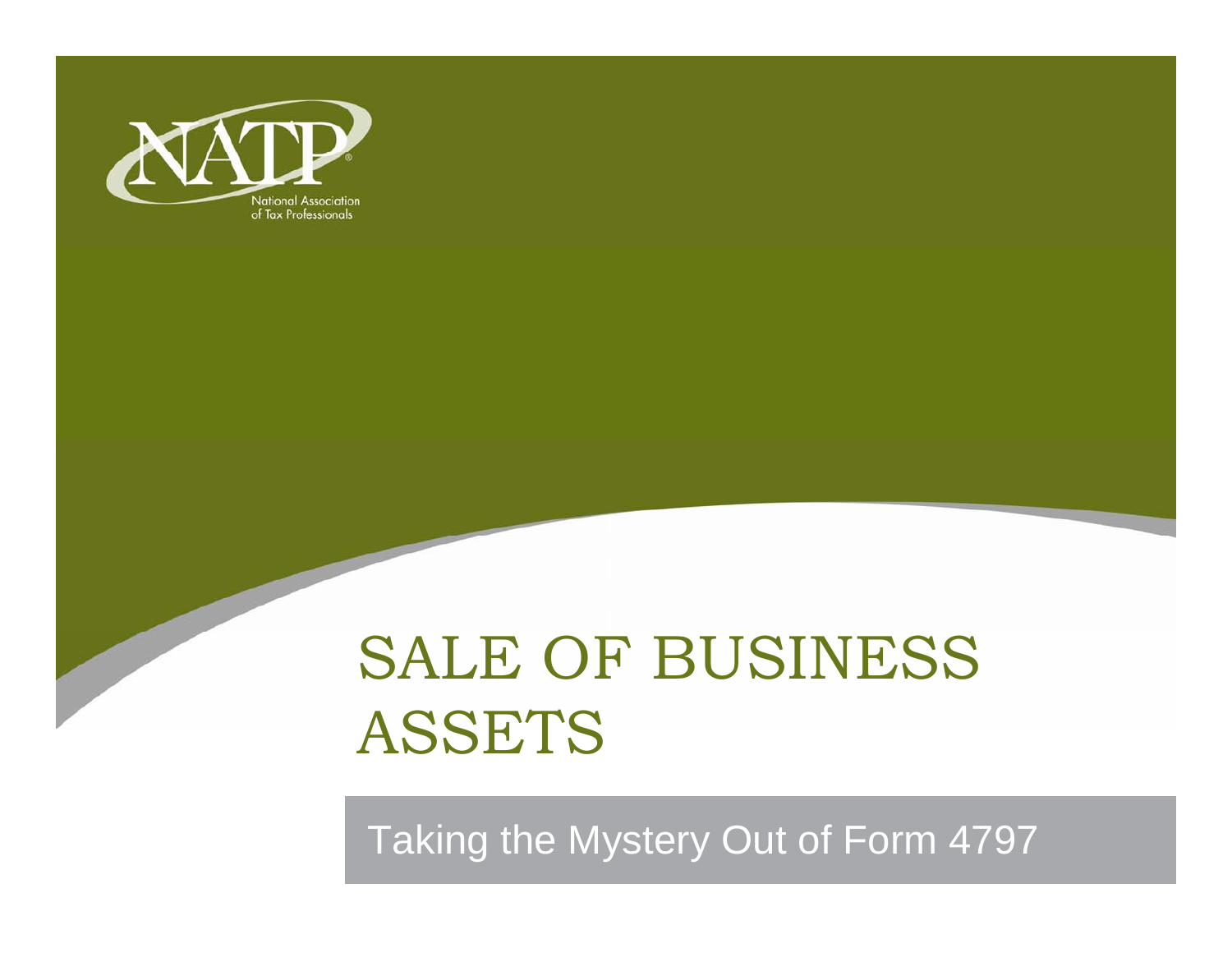## Form 4797 – Introduction

Recapture = ordinary income

Ordinary income

§1245 §1250

Other recapture

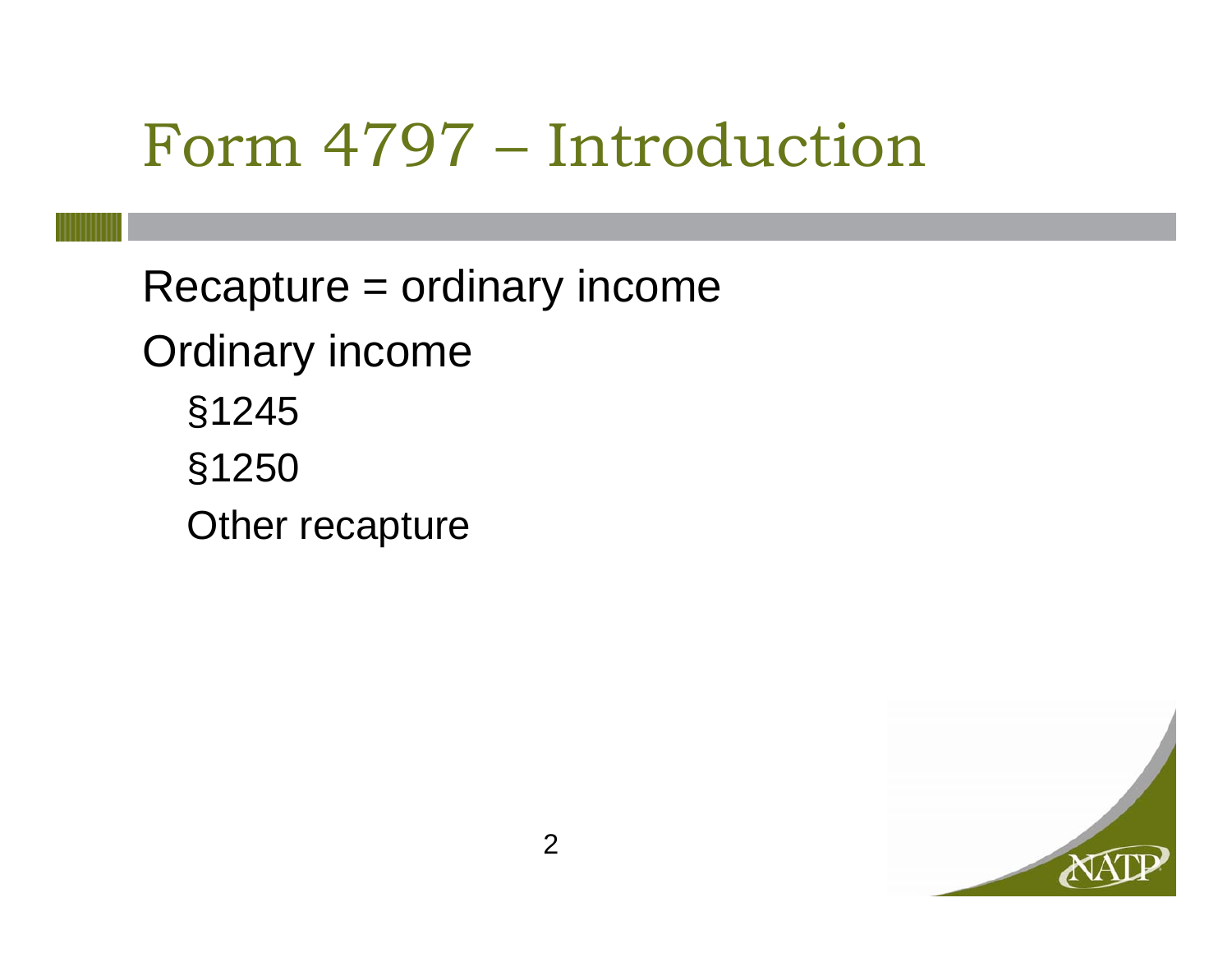### Do NOT report on Form 4797

- Sale of inventory
- Goodwill acquired or created before 8/10/93
- Sale of a partnership interest
	- Schedule D
- Sale of C or S corporation stock
	- Schedule D
	- Exception  $=$   $§1244$  stock

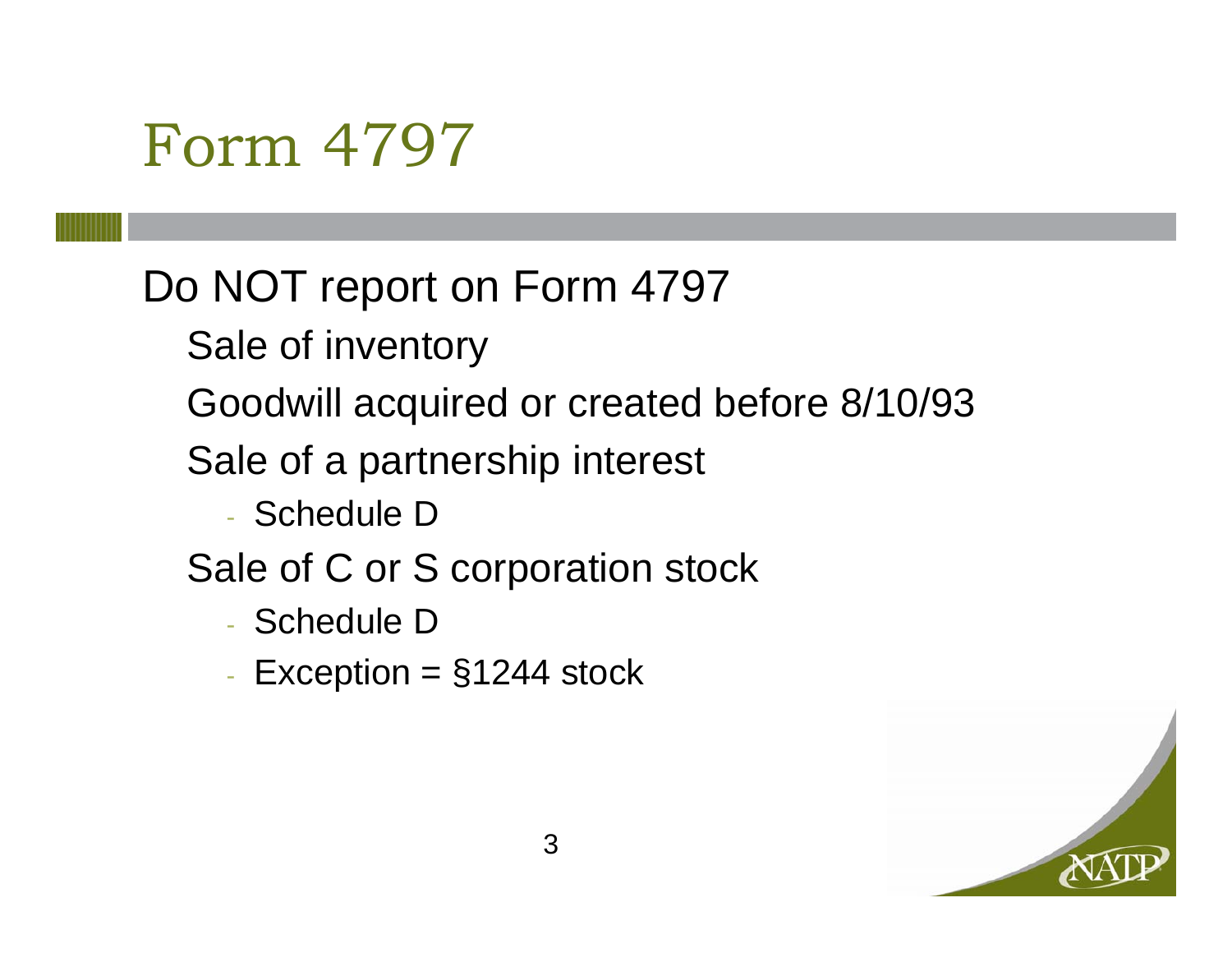## Form 4797 – §1231

Net §1231 gain Net §1231 loss §1231 loss for prior 5 years Unrecaptured §1250 gain

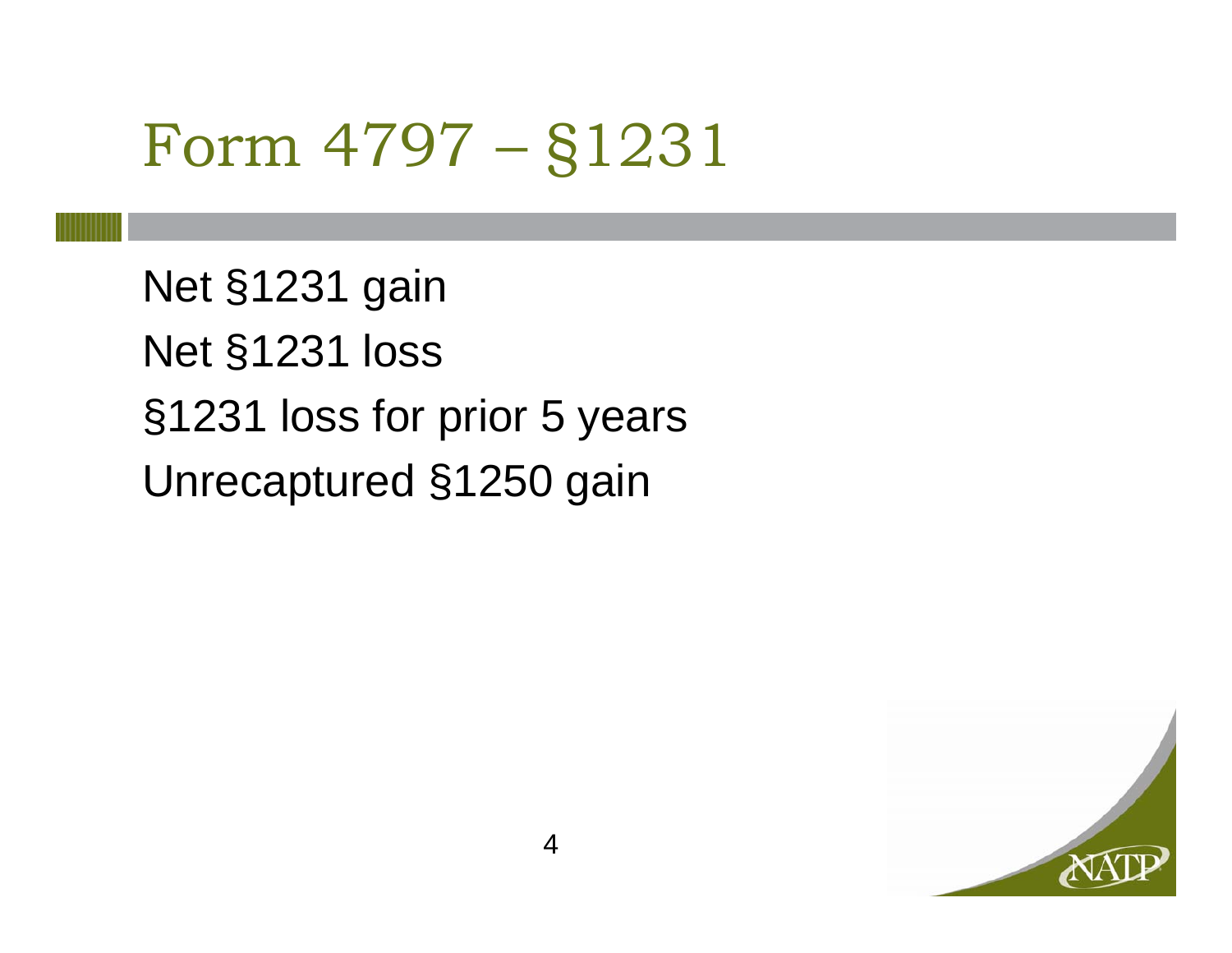### Form 4797 – Check the Computer

#### Form 4797

- Net §1231 losses
- Recapture

### Schedule D

- Net §1231 gains

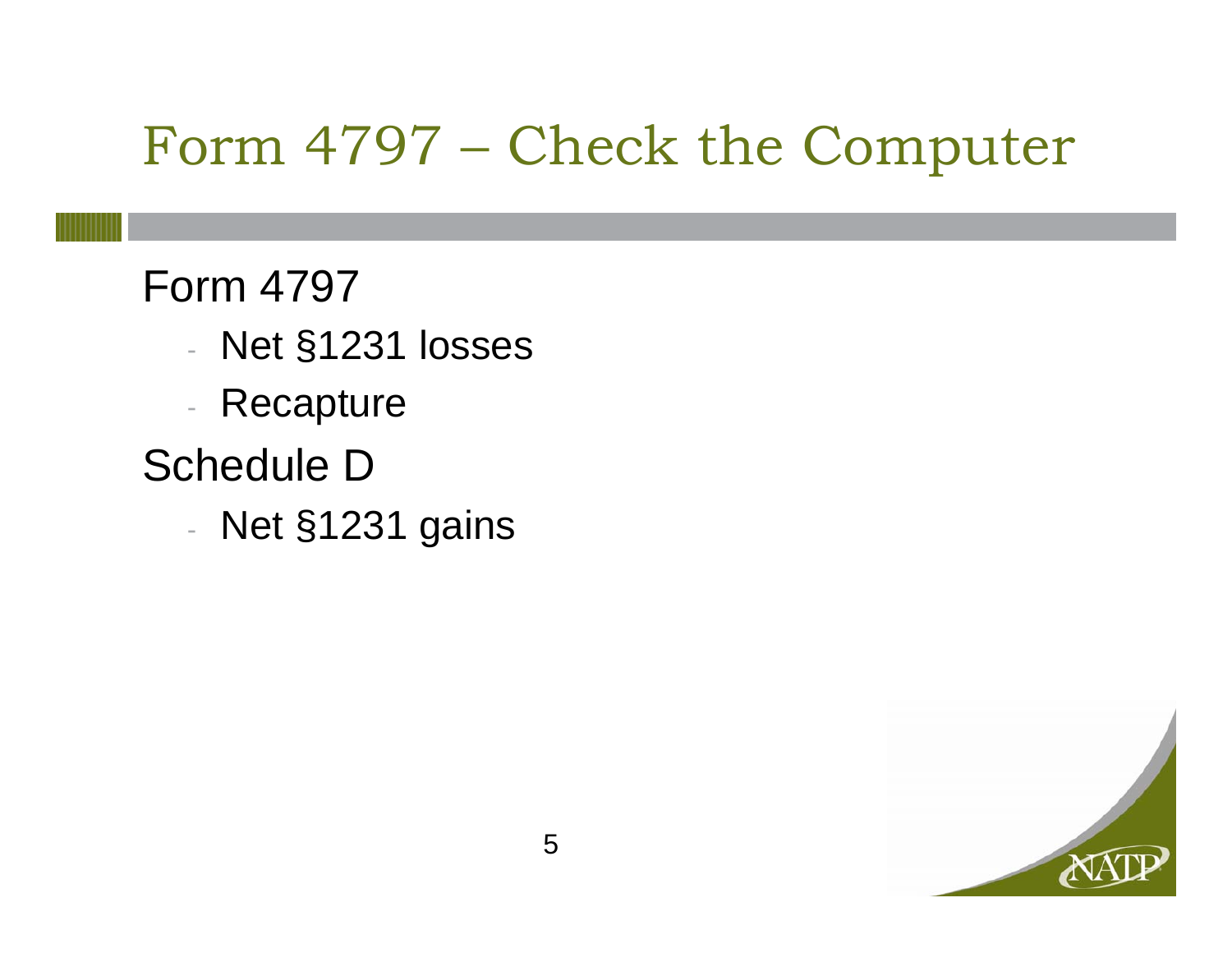Part I – most property held more than 1 year Long-term assets sold at a loss Nondepreciable long-term assets sold at a gain Income from Part III, Capital Gains and Losses line 32al Gains and tops. Nonrecapture net §1231

losses from prior years

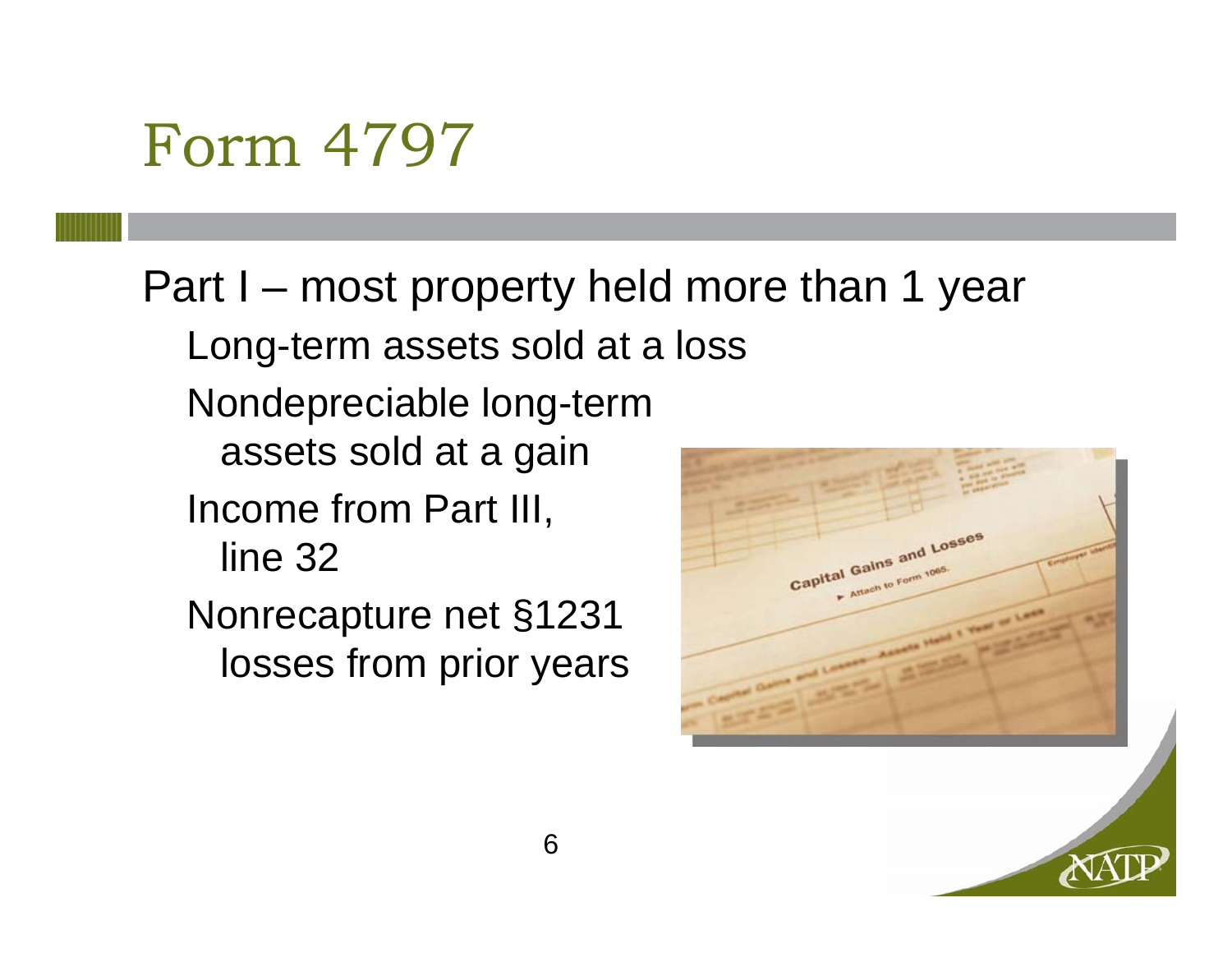### Part II – ordinary gains and losses

- Assets held less than 1 year
- All ordinary gains or losses
- Income from Part III, line 31

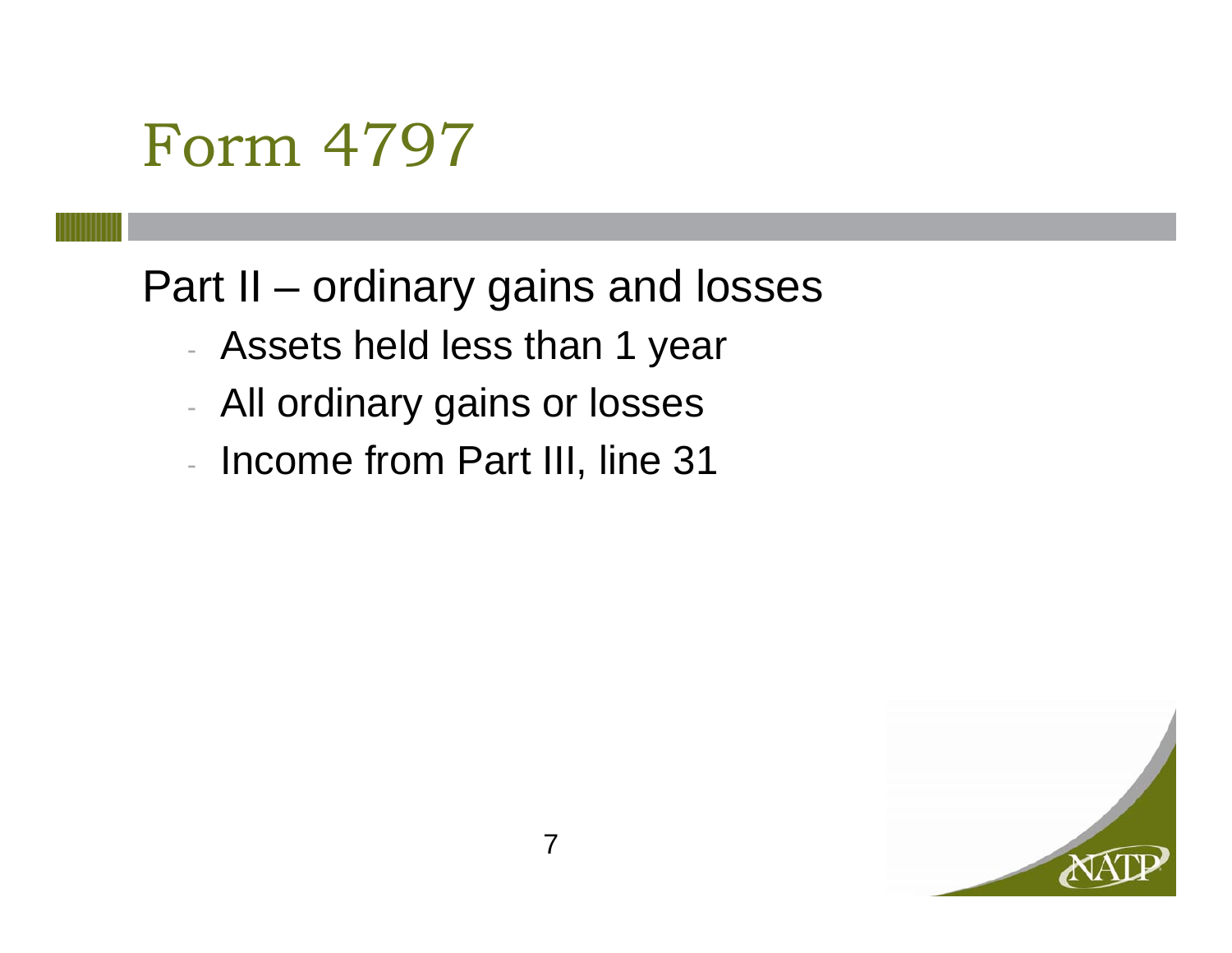Part III – property under sections §§1245, 1250, 1252, 1254 & 1255

#### Long-term asset greater than 1 year with depreciation

- Calculate recapture
- Calculate §1231 gain

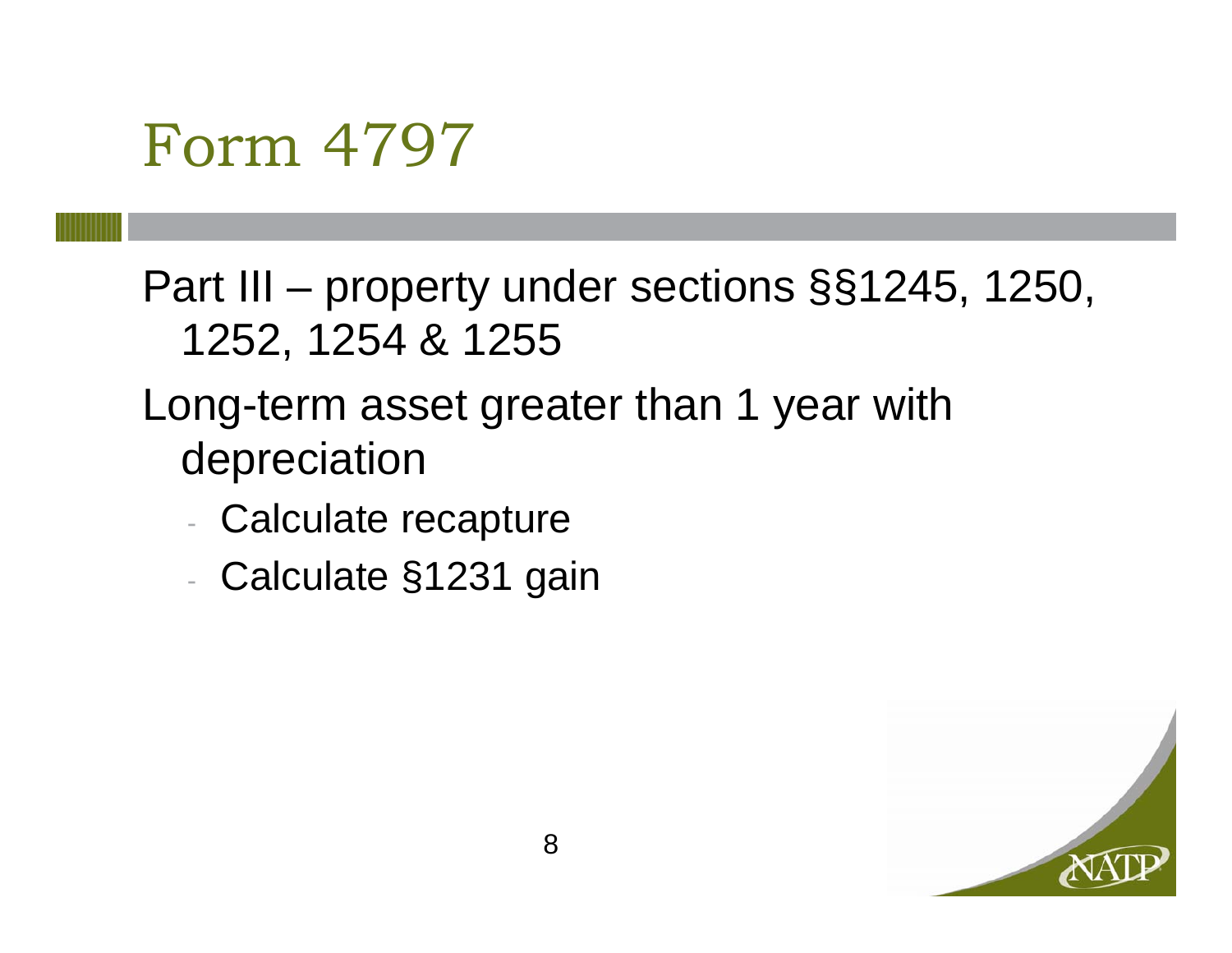## §1245 Recapture

Tangible personal property Gain due to depreciation Allowed or allowableOrdinary income

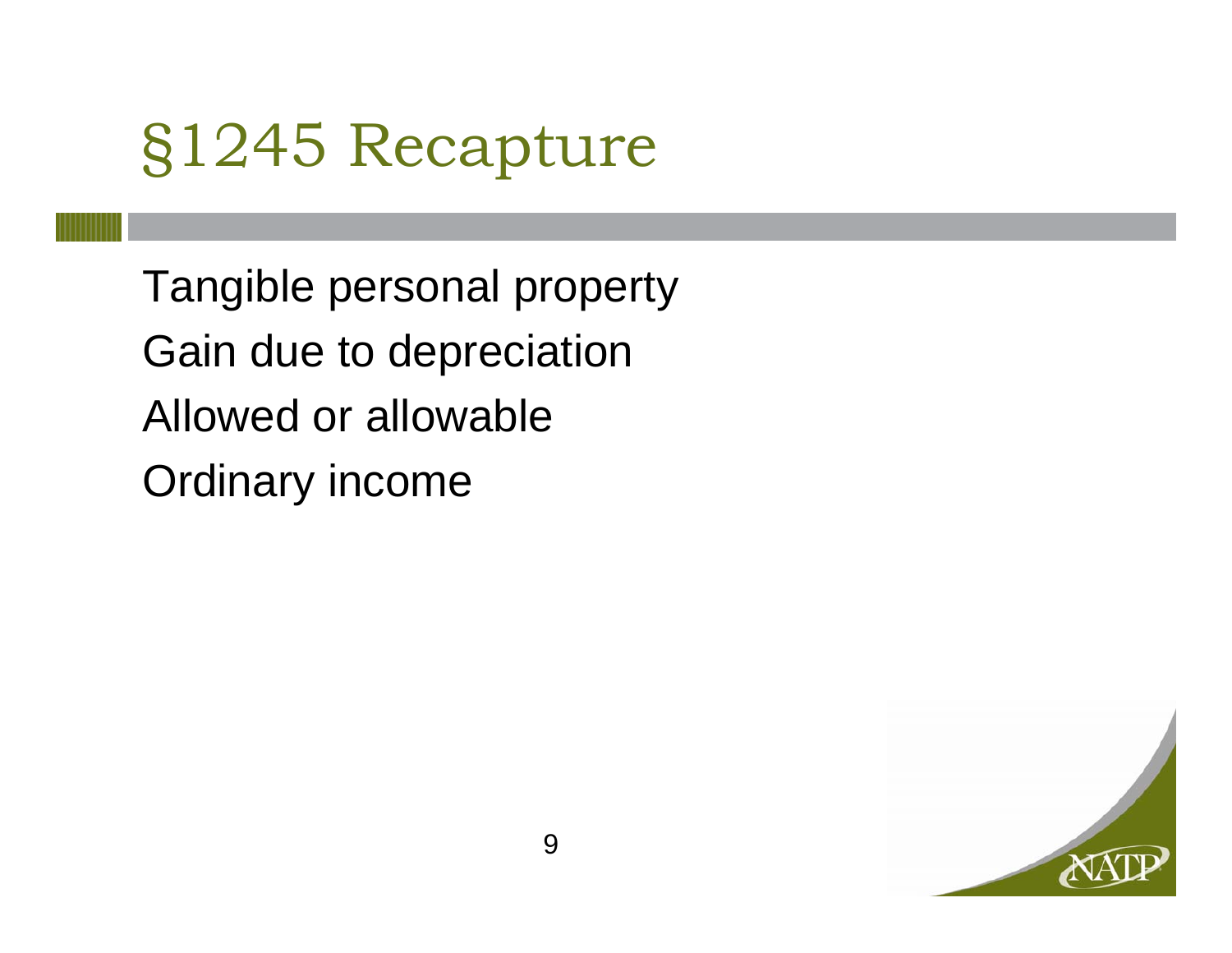# §1245 Recapture

#### Example

- 5-year MACRS property
- Purchased January 1, 2010 for \$30,000
- Accumulated depreciation  $= $13,000$
- Sold January 2, 2011 for \$24,000

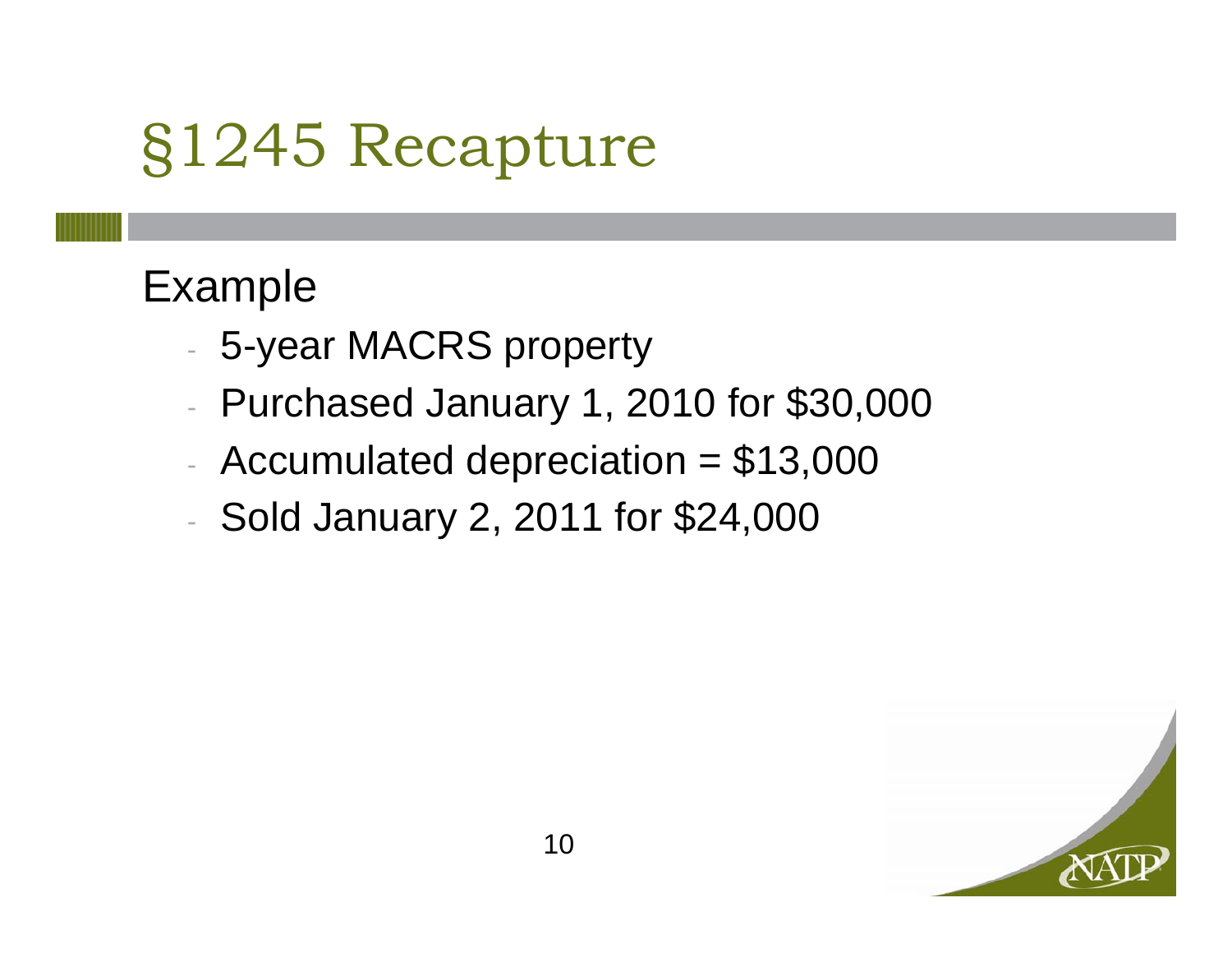# §1250 Recapture

Tangible real property

Based on year placed in service

- ADR depreciation
- ACRS depreciation
- MACRS depreciation



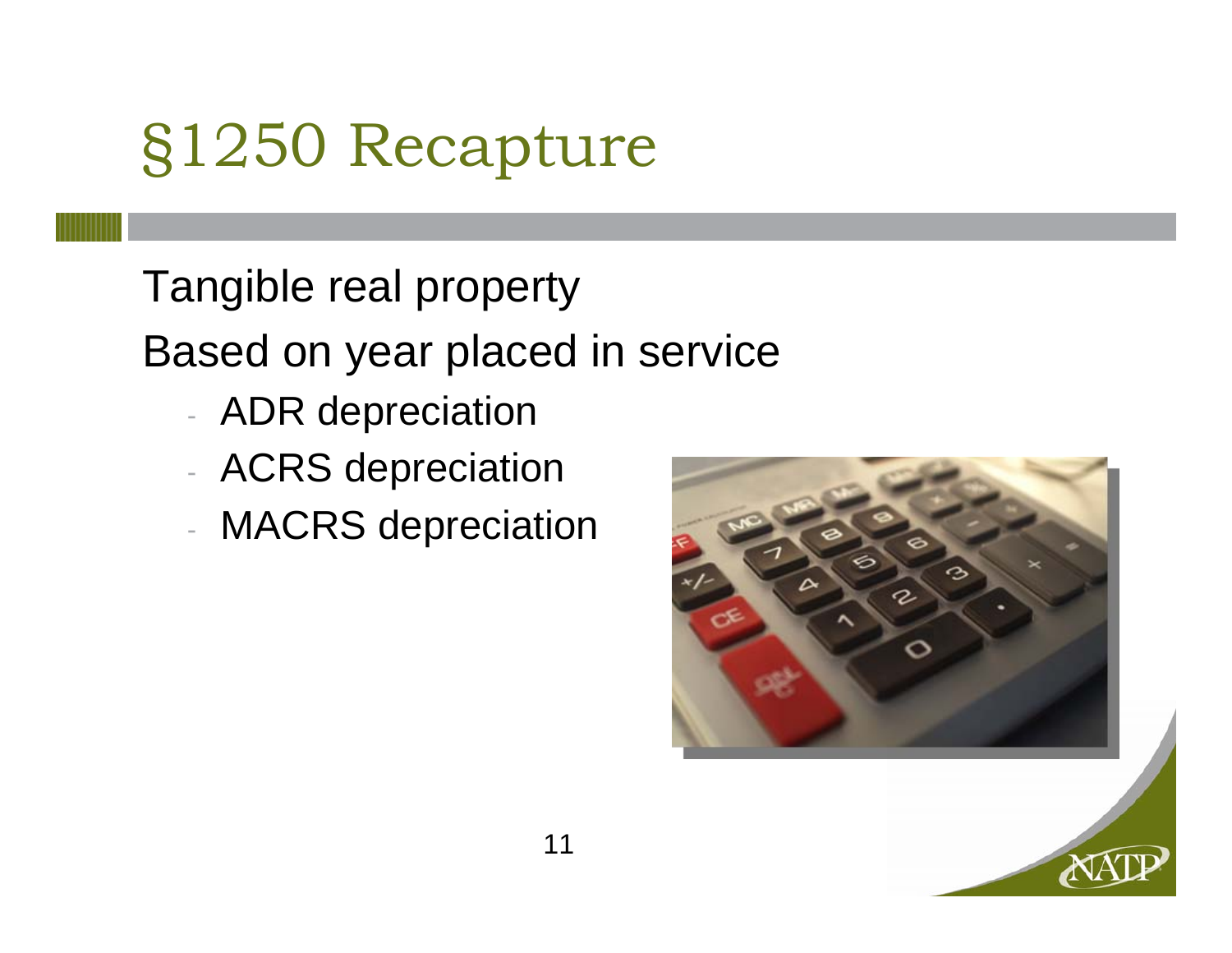# §1250 Recapture

#### Example

- Purchase price  $= $40,000$
- Accumulated ACRS depreciation  $= $25,000$
- Accumulated SL depreciation  $= $18,000$
- $-$  Sales price  $= $32,000$
- \$17,000 (\$32,000 \$15,000) gain
	- \* \$7,000 (\$25,000 \$18,000) is §1250 recapture
	- \* \$10,000 is unrecaptured §1250 gain

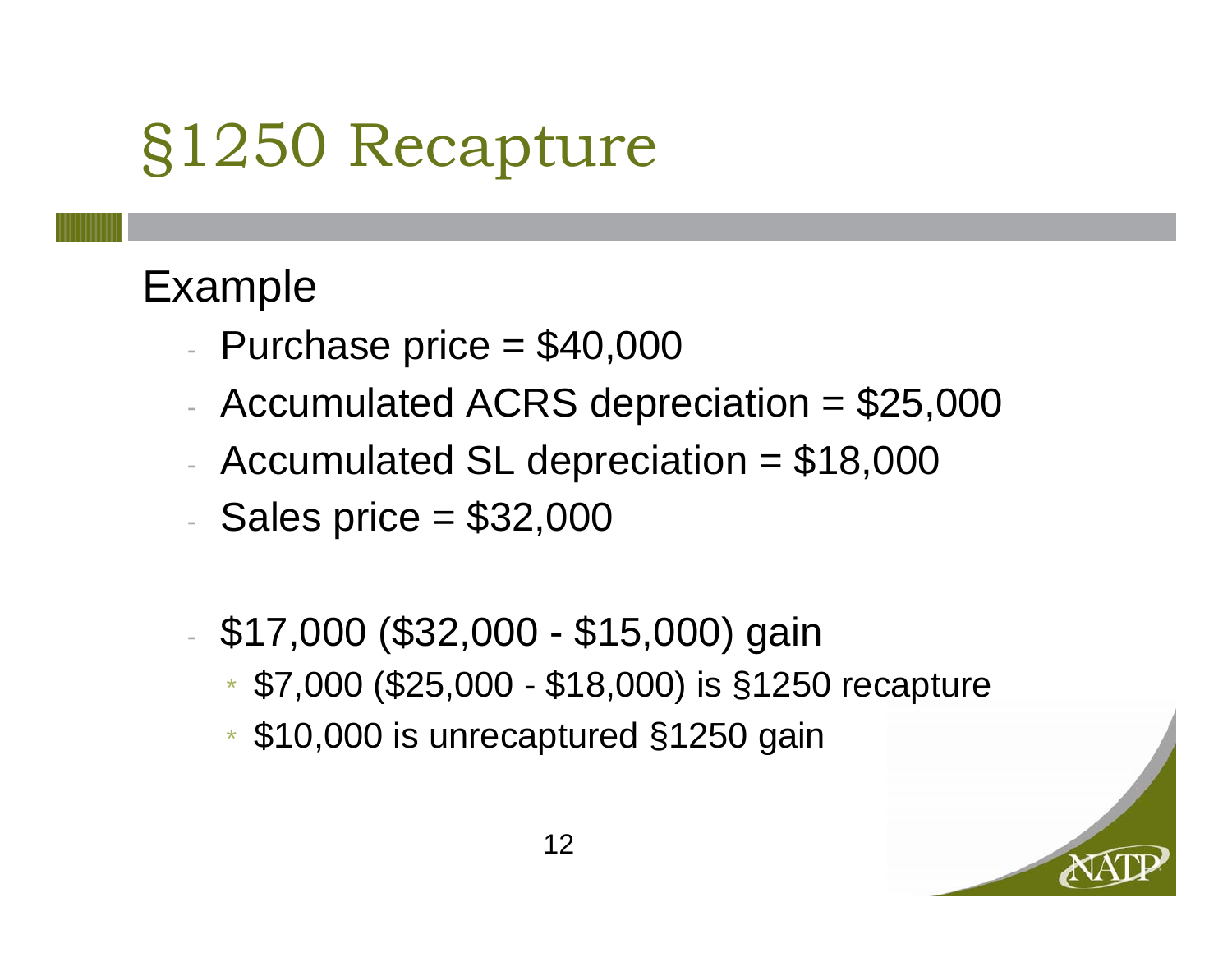### Part IV – recapture amounts under §§179 & 280F(b)(2)

**Recapture** 

- §179
- $-$  §280 $F(d)(2)$ 
	- Listed property
- Business use drops to 50% or less



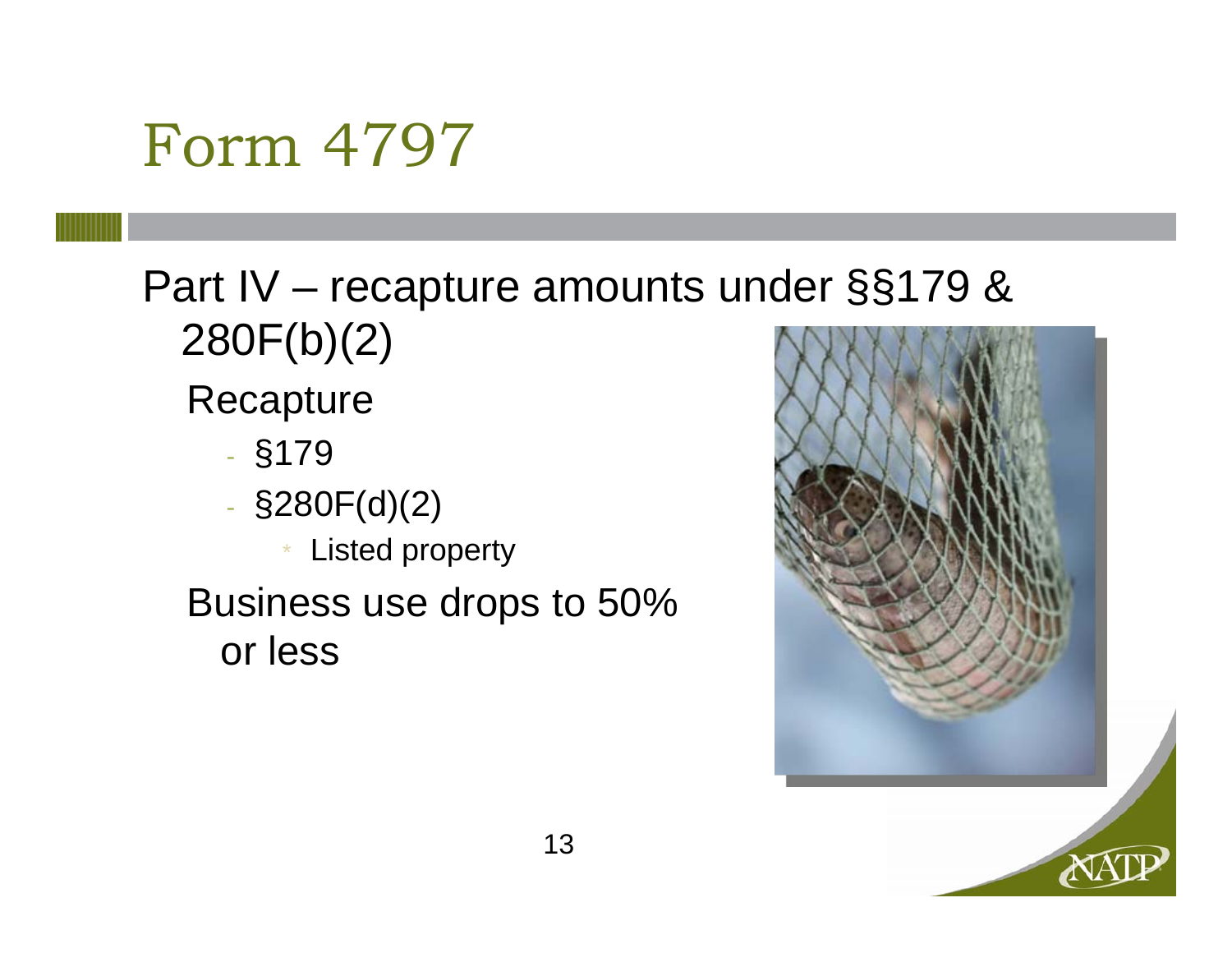## Form 4797 Summary

#### Net §1231 gain

- Part I, line 9
- Schedule D

### Net §1231 loss or ordinary income

- Part II, line 18b
- Front page 1040,1120, 1120S & 1065

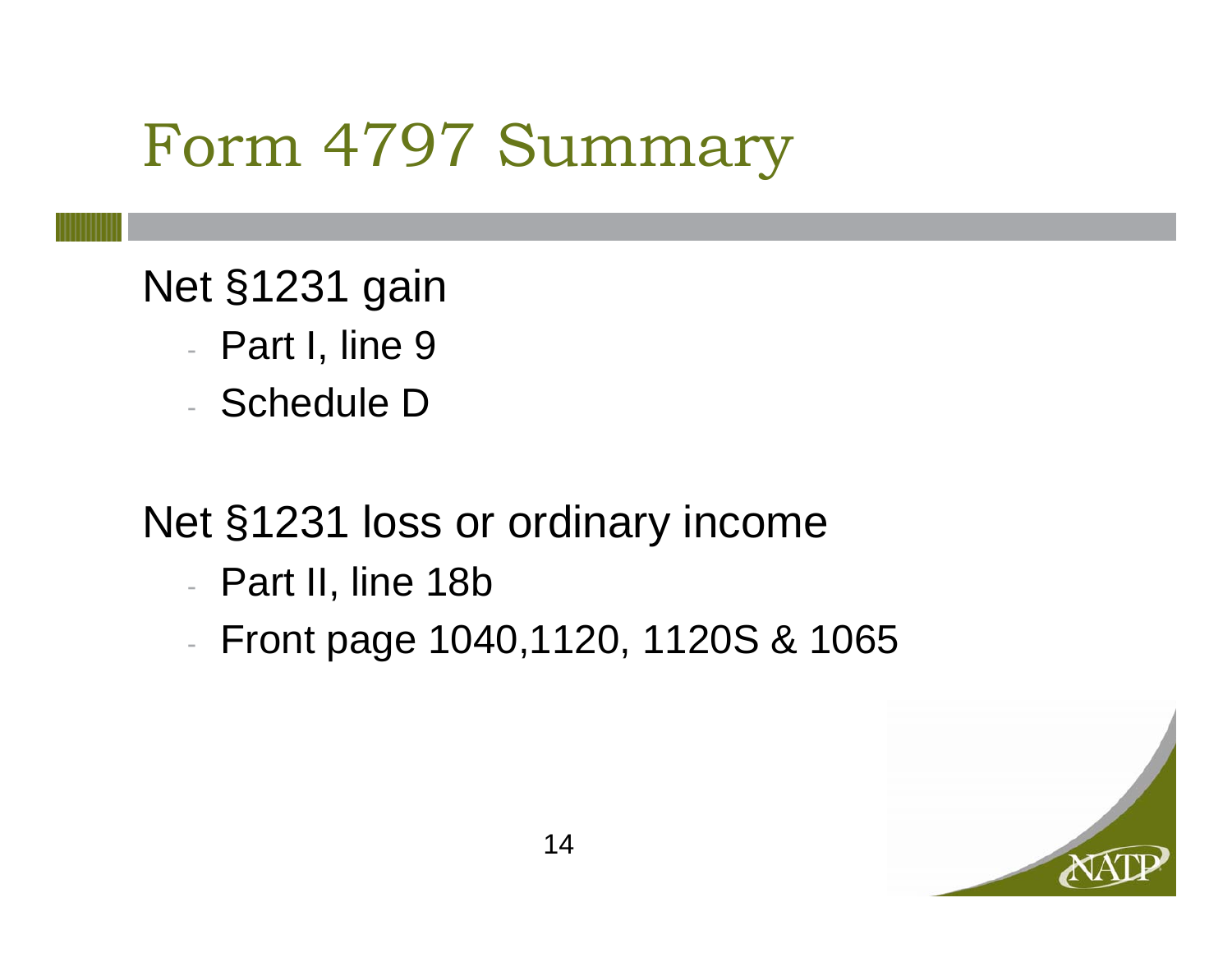# Unrecaptured §1250 gain

Gain due to depreciation

Capital gain

- Maximum 25% rate
- Schedule D, line 19



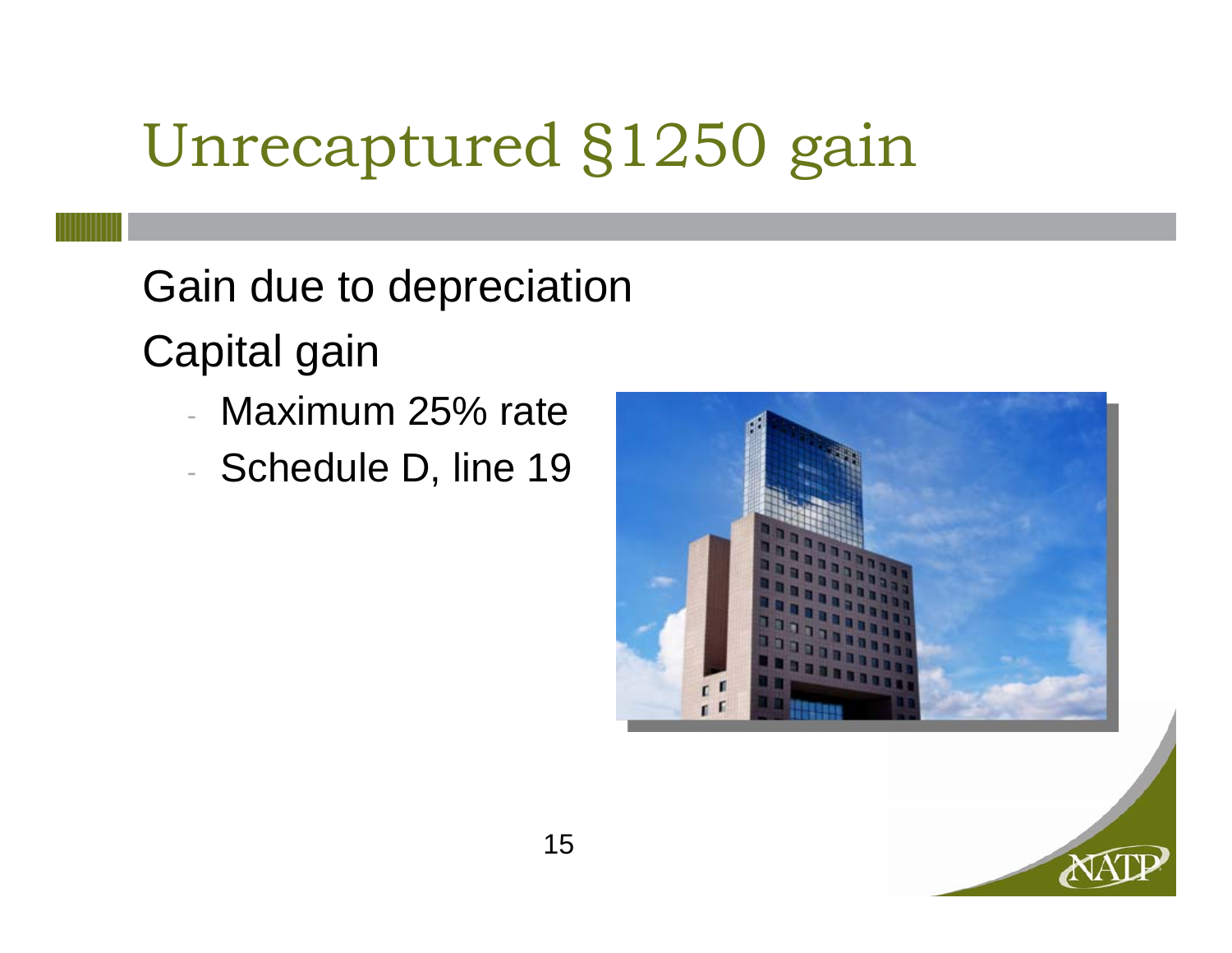# Unrecaptured §1250 Gain

#### Example

- Commercial building
- Purchase price  $= $65,000$
- Accumulated depreciation  $= $6,000$
- Sales price  $= $100,000$